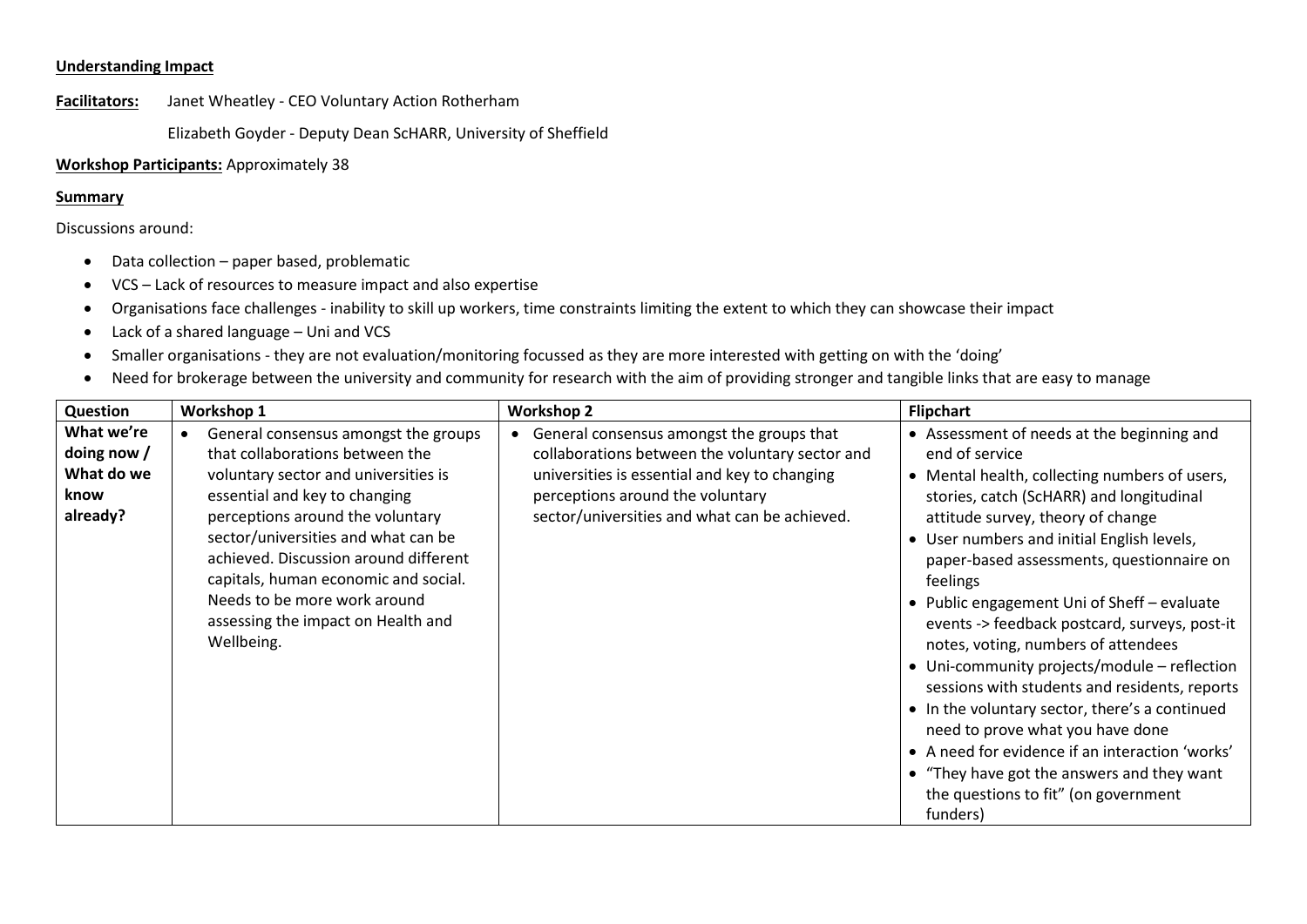|                                                            |                                                                                                                                                                                                                                                                                                                                                                                                                                                                                                                                                                                                                                                                                                                                                                                                        |                                                                                                                                                                                                                                                                                                                                                                                                                                                                                                                                                                                                                                                                                                                                                                                                                                                                                                                                                                                                                                                                                                                                                                                                                                                                                                                                                                                                                                                                                                                                                                                                                                                                                    | • Is there an opportunity to have a "tools"<br>workshop"                                                                                                                                                                                                                                                                                                                                                                                                                                                                                                                                                                                                                                                                                                                                                                                                                                                                                                                                                                                                                                                                                                                                                                                                        |
|------------------------------------------------------------|--------------------------------------------------------------------------------------------------------------------------------------------------------------------------------------------------------------------------------------------------------------------------------------------------------------------------------------------------------------------------------------------------------------------------------------------------------------------------------------------------------------------------------------------------------------------------------------------------------------------------------------------------------------------------------------------------------------------------------------------------------------------------------------------------------|------------------------------------------------------------------------------------------------------------------------------------------------------------------------------------------------------------------------------------------------------------------------------------------------------------------------------------------------------------------------------------------------------------------------------------------------------------------------------------------------------------------------------------------------------------------------------------------------------------------------------------------------------------------------------------------------------------------------------------------------------------------------------------------------------------------------------------------------------------------------------------------------------------------------------------------------------------------------------------------------------------------------------------------------------------------------------------------------------------------------------------------------------------------------------------------------------------------------------------------------------------------------------------------------------------------------------------------------------------------------------------------------------------------------------------------------------------------------------------------------------------------------------------------------------------------------------------------------------------------------------------------------------------------------------------|-----------------------------------------------------------------------------------------------------------------------------------------------------------------------------------------------------------------------------------------------------------------------------------------------------------------------------------------------------------------------------------------------------------------------------------------------------------------------------------------------------------------------------------------------------------------------------------------------------------------------------------------------------------------------------------------------------------------------------------------------------------------------------------------------------------------------------------------------------------------------------------------------------------------------------------------------------------------------------------------------------------------------------------------------------------------------------------------------------------------------------------------------------------------------------------------------------------------------------------------------------------------|
| <b>Challenges &amp;</b><br><b>Opportunities</b><br>/ Ideas | Lots of discussion around red tape and<br>$\bullet$<br>bureaucracy, applications take too long<br>and are still done on paper. There is a<br>lack of technology and need to upgrade.<br>Difficulties in capturing information<br>about people and some slip through the<br>gaps.<br>How do we translate what the research<br>shows us into action? Keep doing the<br>same thing keep getting the same<br>results. How receptive is the<br>community? Sometimes the community<br>doesn't listen to the research. The<br>University has an academic identity and<br>isn't always perceived as part of the city.<br>Larger organisations get the funding and<br>the small ones struggle - ScHARR often<br>works with and focuses on the large<br>organisations. The University is difficult<br>to access. | Beginning the dialogue - how to generate<br>$\bullet$<br>ideas/how to understand the impact of<br>ideas/research on the VCS.<br>How to measure impact - need to think about the<br>different methodologies around how to measure<br>impact.<br>Who are we looking to influence? By necessity<br>$\bullet$<br>charities have to be transparent - both financially<br>and their achievement, they have to 'prove their<br>worth'.<br>There is a need to consider aspirations and<br>outcomes - how can these be measured.<br>What is meant by impact? An understanding that<br>$\bullet$<br>'impact' means different things to different sectors,<br>for example, some part of the VCS might consider<br>impact on policy to be the driving force, whereas<br>others will consider a more direct impact on<br>people's lives to be the most important outcome.<br>Talk around 'trickle down' - if research has an<br>impact on policy this can then impact on everyday<br>lives.<br>Time constraints - the impact of research not<br>$\bullet$<br>always obvious for a number of years, but<br>recognition that funding is scarce for longitudinal<br>research which would be more appropriate for<br>community based research. Research often judged<br>on cost benefit but often difficult to prove that<br>community based research has resulted in cost<br>savings in the short-term but can benefit in the<br>long term.<br>How to convince funders that longer-term<br>outcomes are potentially more interesting,<br>particularly in the light of an apparent focus on<br>funding for research to meet current needs, almost<br>crisis management. If research can demonstrate | • Redesign<br><b>Funding and Resources</b><br>• Top down funding - larger organisations PHE,<br>NHS England, not locally<br>• Less funding = more smaller grants and more<br>pressure to measure impact for each funder<br>• Support - losing sight of vision - not just by<br>funding<br><b>Commissioning</b><br>• How commissioners work locally (invest)<br>• Ignoring local people<br>• What do people want?<br>• More communication with commissioners<br>• Commissioners not receptive to<br>impact/evidence<br><b>Communication, Time Management and</b><br><b>Resources</b><br>• Finding the right community settings - time<br>• Find better ways of attracting more people<br>• Marketing - funding, communications<br>• Communicating impact effectively internally<br>and across<br>• Identifying who to contact? Relationships,<br>changes in job role, communication - Lack of<br>access to expertise on how to measure<br>impact<br>• Matching up a university student/PhD<br>student who is wanting to do a piece of work<br>• Linking with the university's curriculum<br>• Lack of resources to measure impact<br>• Researcher - time - hard to maintain<br>relationships with short term funding, uni<br>timescales vs. real-life timescales |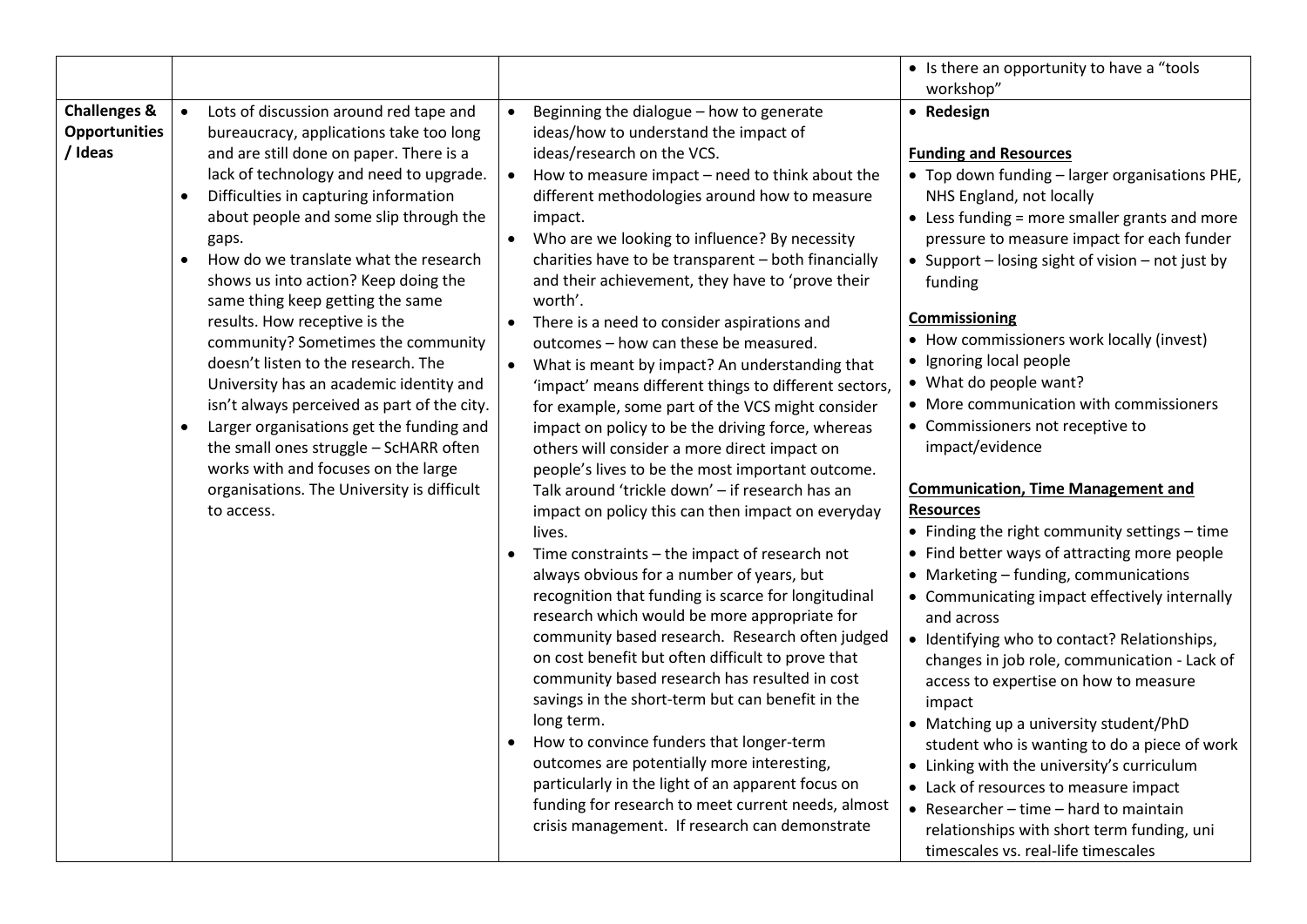| cost-effectiveness over a longer-term, it makes it<br>more difficult for policy makers to ignore. | • Having a bank of com orgs that are<br>willing/able to have students work on<br>projects for them<br>• Joining up evaluations that are working on<br>similar topics/areas -> share good practice,<br>tools, people and resources<br>• "Dating Website" where you put what you're<br>evaluating and how -> people search based<br>on different metrics and then another<br>organisation could join an evaluation that is<br>similar to their needs<br>• The university partner needs to make things<br>as easy as possible                                                                                                                                                                                                                                                                           |
|---------------------------------------------------------------------------------------------------|------------------------------------------------------------------------------------------------------------------------------------------------------------------------------------------------------------------------------------------------------------------------------------------------------------------------------------------------------------------------------------------------------------------------------------------------------------------------------------------------------------------------------------------------------------------------------------------------------------------------------------------------------------------------------------------------------------------------------------------------------------------------------------------------------|
|                                                                                                   | <b>Recognition and Value (Community and</b><br>University)<br>• Use of participatory approaches? - how<br>these are valued<br>• Internal constraints<br>• Measuring unintended<br>outcomes/consequences<br>• Showing the connection with the research<br>and the wider outcomes<br>• Uni guidelines make community<br>lead/participatory action research really<br>difficult as they want to know<br>what/how/who and the outputs in the<br>beginning<br>• Measuring long-term change<br>• Different kinds of impact - deep vs. short-<br>term<br>• Impact study is about reflection<br>• Capacity to undertake it - skilling up<br>organisations<br>• How are you going to manage demand once<br>impact is communicated<br>• Knowing about networks - follow up, sharing<br>the load to meet demand |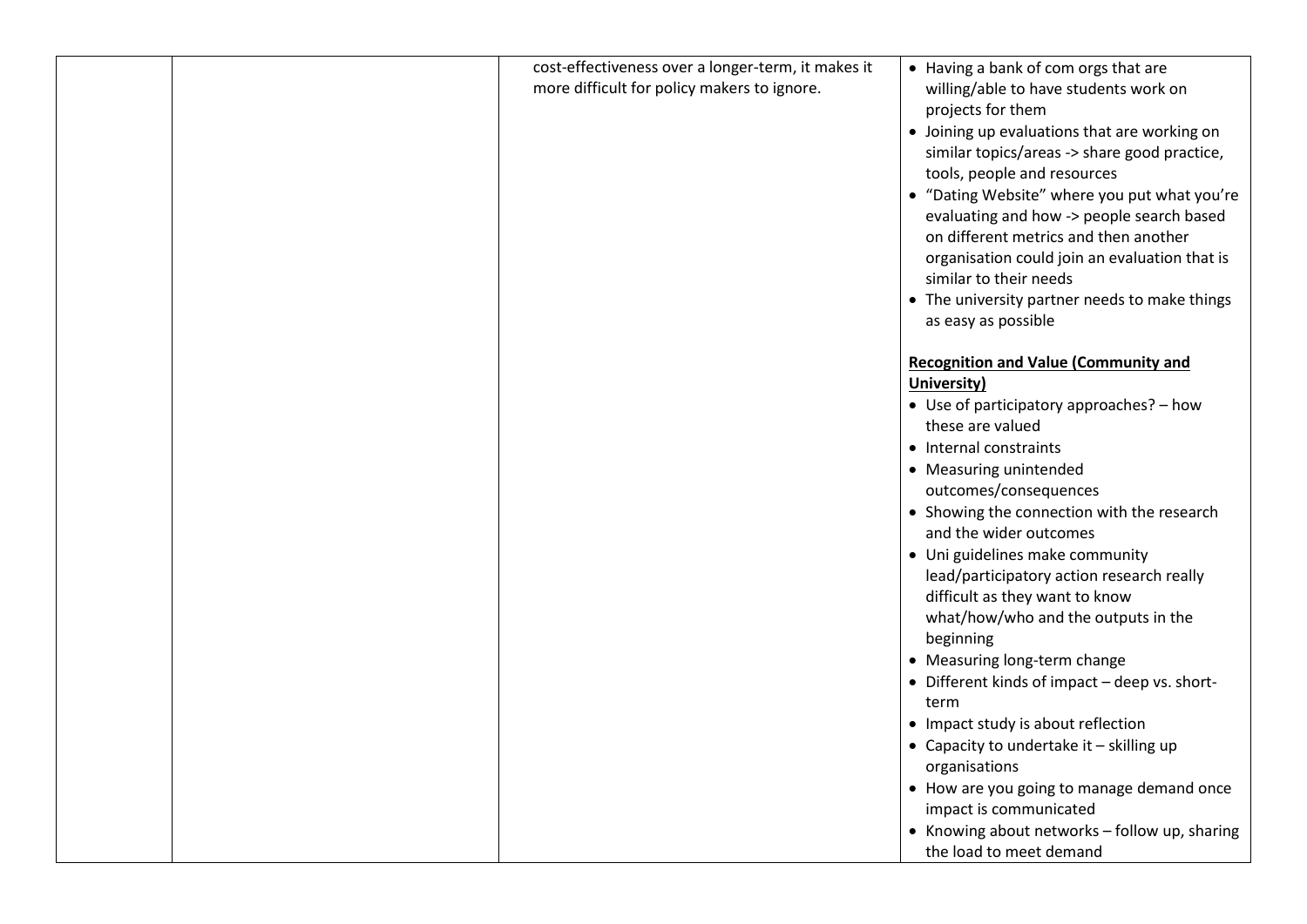|  | • Creating an environment that promotes<br>collaborative working rather than<br>competitiveness as in the current<br>procurement models<br>• Taking on and replicating good practices.<br>These are happening in some strands of work<br>but not everywhere<br>• Challenge - how one tailor tools to the<br>audience, want to engage<br>• Long-term work - investment<br>• It would be good to know who to liaise with<br>within the university - Directory, Brokerage<br>• Creating opportunities to 'educate' procurers<br>commissioners<br>• Identifying opportunities to work with<br>universities<br>• Lots of small groups want to get on with the<br>'doing', not necessarily with<br>monitoring/evaluation<br>• Small charities need to understand this is<br>important to their survival<br>• How do we create a gateway/knowledge<br>exchange and leverage this work, rather than<br>reinvent the wheel. Alternatively we could<br>integrate it into core business of teaching<br>and research rather than needing an extra<br>'pot' of money to support additional activity<br>• Infrastructure organisations are well placed<br>to support theme-based workshops so that<br>the university can work with interest groups<br>rather than managing hundreds of<br>relationships with individual organisations. |
|--|--------------------------------------------------------------------------------------------------------------------------------------------------------------------------------------------------------------------------------------------------------------------------------------------------------------------------------------------------------------------------------------------------------------------------------------------------------------------------------------------------------------------------------------------------------------------------------------------------------------------------------------------------------------------------------------------------------------------------------------------------------------------------------------------------------------------------------------------------------------------------------------------------------------------------------------------------------------------------------------------------------------------------------------------------------------------------------------------------------------------------------------------------------------------------------------------------------------------------------------------------------------------------------------------------------------------------|
|  | Finding a common purpose and 'making it<br>stick' is crucial<br>• Finding language that suits a wider range of<br>people - even in the university, different                                                                                                                                                                                                                                                                                                                                                                                                                                                                                                                                                                                                                                                                                                                                                                                                                                                                                                                                                                                                                                                                                                                                                             |
|  | academic groups speak a different language                                                                                                                                                                                                                                                                                                                                                                                                                                                                                                                                                                                                                                                                                                                                                                                                                                                                                                                                                                                                                                                                                                                                                                                                                                                                               |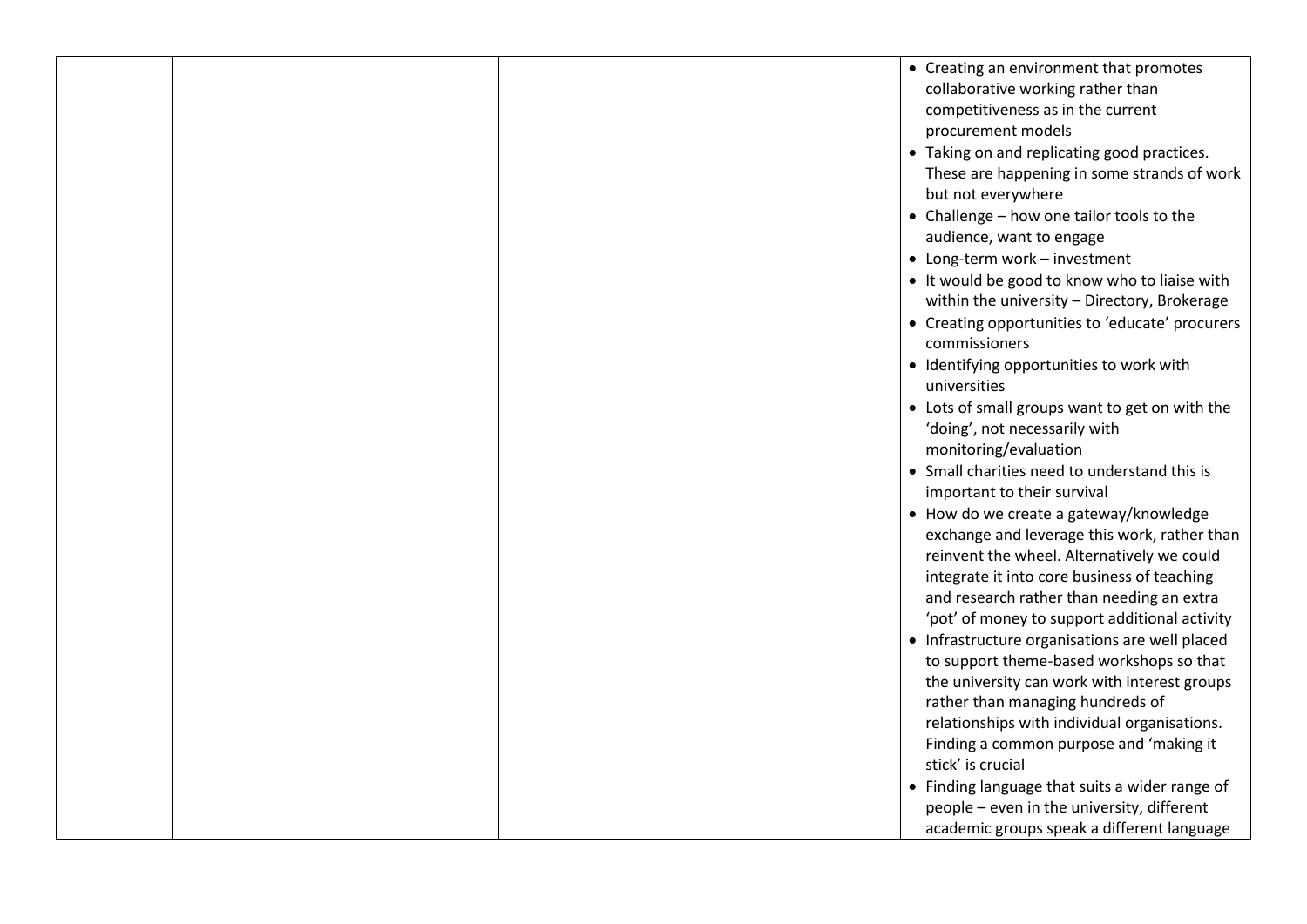|                       |                                                                                                                                                                                                                                                                                                                                                                                                                                                                                                                                                     |                                                                                                                                                                                                                                                                                                                                                                                                                                                                                                                                                                                                                                                                                                                                                                                                                                                                                                                                                                                                       | • Community based asset approach taken by<br>the CCG on a 'neighbourhood' basis<br>• Outreach across city region<br>• Developing capacity of community<br>organisations<br>• Making links with academics and finding<br>opportunities<br>• Capacity building within primary care, patient<br>panels<br>• How does the voluntary sector pass on<br>research ideas?<br>• Change in the culture of the organisation in<br>terms of collection of impact data, need for<br>reporting, collaboration, and transporting<br>and sharing information                                                                                                                                                                                                                                                                                                                        |
|-----------------------|-----------------------------------------------------------------------------------------------------------------------------------------------------------------------------------------------------------------------------------------------------------------------------------------------------------------------------------------------------------------------------------------------------------------------------------------------------------------------------------------------------------------------------------------------------|-------------------------------------------------------------------------------------------------------------------------------------------------------------------------------------------------------------------------------------------------------------------------------------------------------------------------------------------------------------------------------------------------------------------------------------------------------------------------------------------------------------------------------------------------------------------------------------------------------------------------------------------------------------------------------------------------------------------------------------------------------------------------------------------------------------------------------------------------------------------------------------------------------------------------------------------------------------------------------------------------------|---------------------------------------------------------------------------------------------------------------------------------------------------------------------------------------------------------------------------------------------------------------------------------------------------------------------------------------------------------------------------------------------------------------------------------------------------------------------------------------------------------------------------------------------------------------------------------------------------------------------------------------------------------------------------------------------------------------------------------------------------------------------------------------------------------------------------------------------------------------------|
| How do we<br>connect? | • Need to keep it small to build<br>relationships<br>• One step at a time<br>• More workshops<br>• A partnering system<br>• Research mix and match!<br>• VAS Database equivalent<br>• Number crunch, short-term things<br>• Staff from ScHARR help<br>• Community evaluation / teaching<br>• Students could input data<br>• Database<br>• A system to build individual relationships<br>• Academics and practitioners come from<br>different worlds<br>• How we work together longer-term?<br>• We need to set up a website advertising<br>projects | Bring members of the VCS into the universities to<br>enable them to gain a greater understanding of<br>what universities can do for and with the VCS.<br>Help volunteers to begin to understand the impact<br>of what they do - how can this be<br>described/understood/disseminated?<br>Use member of the VCS; what do they think, what<br>do they need, what can they do?<br>Provide access to resources, especially new<br>technologies - important to redress inequity.<br>Universities to think about what opportunities they<br>can help to create for VCS.<br>Universities to have a central role, be seen as a<br>$\bullet$<br>driver in developing local community ties<br>$\circ$ Described as breaking down walls<br>Become a hub, sharing best practice,<br>connecting different voluntary<br>organisations locally/regionally/nationally<br>Universities to become a community asset<br>$\circ$<br>Think about connections with local<br>$\circ$<br>government/how can these be utilised | • Targeting key decision makers to report<br>impact produced at local level? Bottom-up to<br>shape local policy<br>• Targeting the right audiences<br>• Develop consortia with a range of smaller<br>organisations - so connections aren't based<br>on individual relationships between<br>individual academics and individual<br>organisations<br>• Lobbying the uni for this to be core business<br>rather than an 'add on'<br>• Infrastructure - organisations to get together,<br>so that they are connected, and the<br>university liaises through that group<br>• The university could make more of a role in<br>making connections across the voluntary<br>sector<br>• Think about the university as a 'community<br>asset'<br>• We need to create reasons for people in<br>Sheffield to engage with the university. The<br>Arts Tower 'casts a shadow' over |